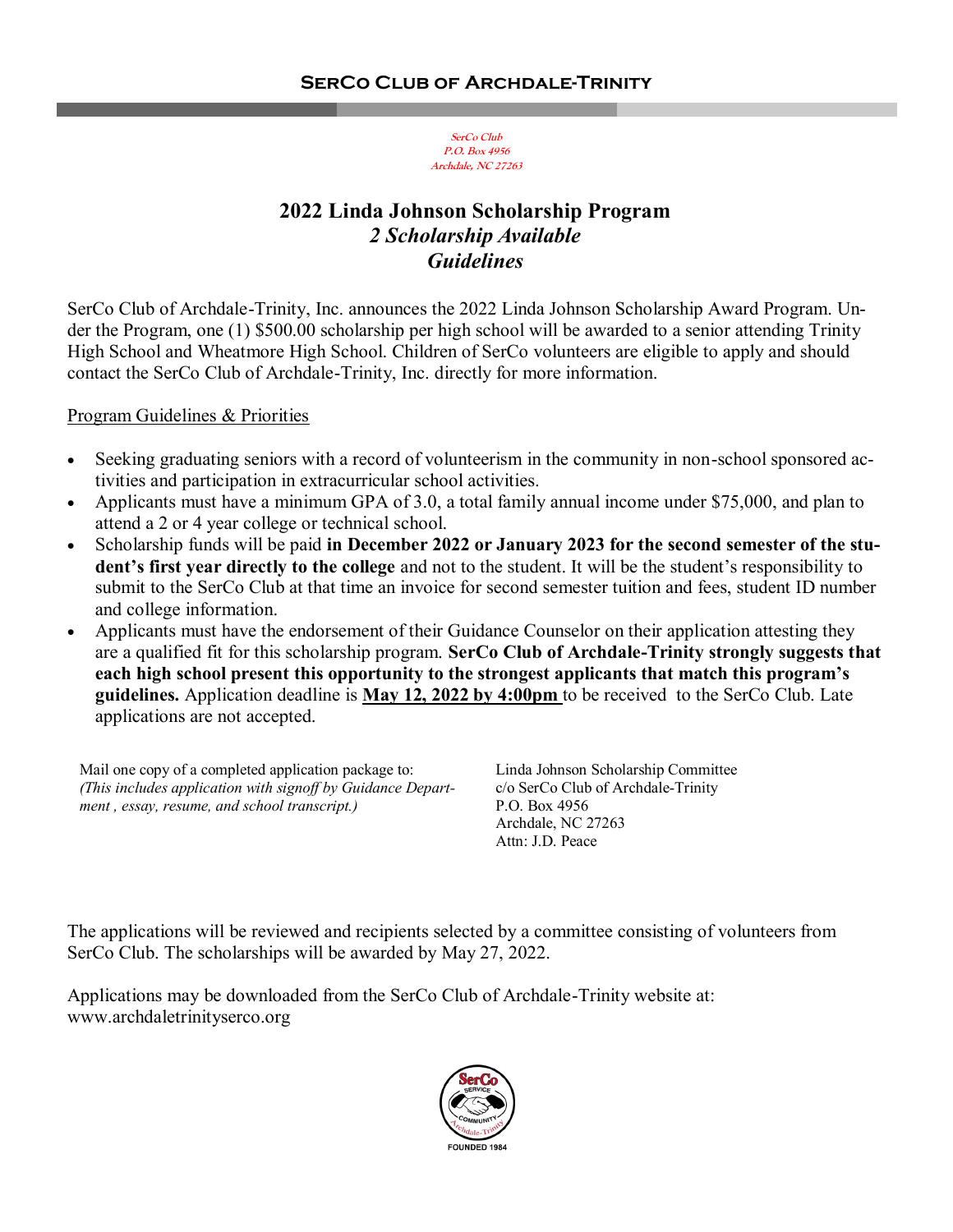## **SCHOLARSHIP APPLICATION 2022**

Please type your answers.

- 1. Last Name: First Name: 2. Mail Address Street: City: State: State: Zip: 3. Daytime Telephone Number: () Email Address: 4. Date of Birth: Month Day Year Gender: 5. Cumulative Grade Point Average (GPA): (On a 4.0 scale) Attach proof of GPA. Your most recent school transcript is required.
- 6. Are you the first person in your family to go to college: Yes No
- 7. Name and location of High School attending:
- 8. Attach activity sheet with the following:
- A. List any academic honors, awards and membership activities while in high school.

B. List your hobbies, outside interests, extracurricular activities and school related volunteer activities:

- C. List your non-school sponsored volunteer activities in the community:
- 9. A. If you have decided on what college you will attend, please list school name: B. If not, list your top 3 college choices:
- 10. What is your career goal?
- 11. Is your parent or legal guardian a volunteer of SerCo Club of Archdale-Trinity? Yes No
- (If your answer is 'yes' please answer 12 below: If your answer is 'no' go to item 13.)
- $12.$  Name:

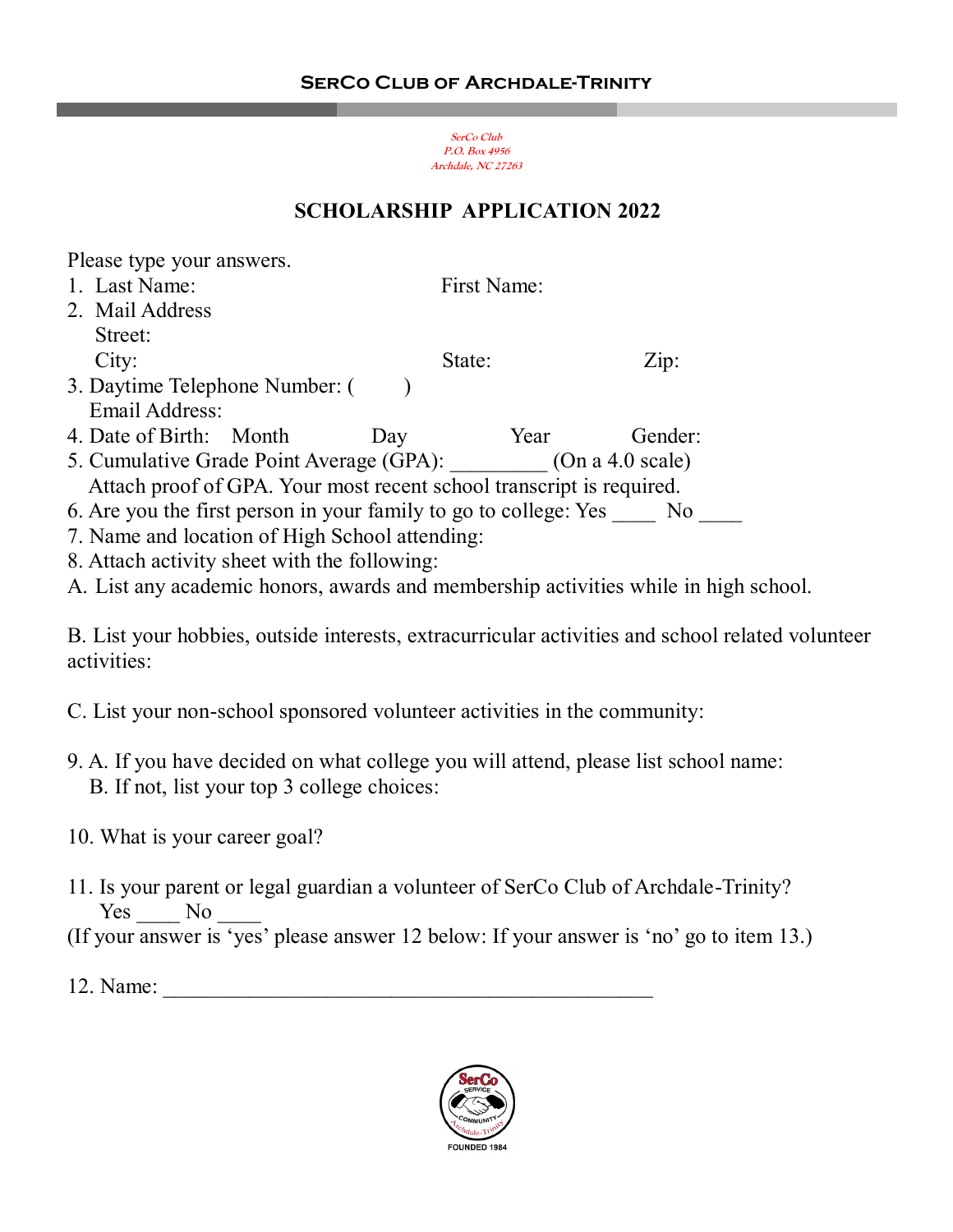#### **SCHOLARSHIP APPLICATION 2022**

| 13. Name $\&$ address of parent(s) or legal guardian(s):           |             |                    |
|--------------------------------------------------------------------|-------------|--------------------|
| (Include address if different than your own listed in Question 2.) |             |                    |
| Name(s):                                                           | Occupation: |                    |
| Street:                                                            |             |                    |
| City:                                                              | State:      | $\overline{L}$ ip: |
|                                                                    |             |                    |

Home phone of parents or legal guardians: Work phone:

#### 14. **On a separate sheet please write an essay (250-500 words) answering the questions below"**

Describe how volunteer or community service has shaped who you are today and what community service has taught you. Also, discuss in your essay about any challenges or obstacles you have dealt with and overcome in life and how this will help you succeed in college and beyond.

### **STATEMENT OF ACCURACY FOR STUDENTS**

I hereby affirm that all the above stated information providing by me is true and correct to the best of my knowledge. I also consent that if chosen as a scholarship winner my picture may be taken and used to promote the Linda Johnson scholarship program . (Winner may waive photo due to unusual or compelling circumstances.)

I hereby understand that if chosen as a scholarship winner, according to Linda Johnson Scholarship policy, I must be present at any potential awards ceremony, surprise, or reception in May 2022 to receive my scholarship award. (Due to the Covid-19 virus this may be subject to change).

I hereby understand that if chosen as a scholarship winner, according to Linda Johnson Scholarship policy, it is my responsibility to remit to the Linda Johnson Scholarship the appropriate information for my scholarship to be paid directly to my educational institution for my second semester in December 2022/January 2023.

I hereby understand I will not submit this application without all required attachments and supporting information. Incomplete applications or applications that do not meet eligibility criteria will not be considered for this scholarship.

Signature of Scholarship applicant: **Example 2018** and 2018 and 2018 and 2018 and 2018 and 2018 and 2018 and 2018 and 2018 and 2018 and 2018 and 2018 and 2018 and 2018 and 2018 and 2018 and 2018 and 2018 and 2018 and 2018